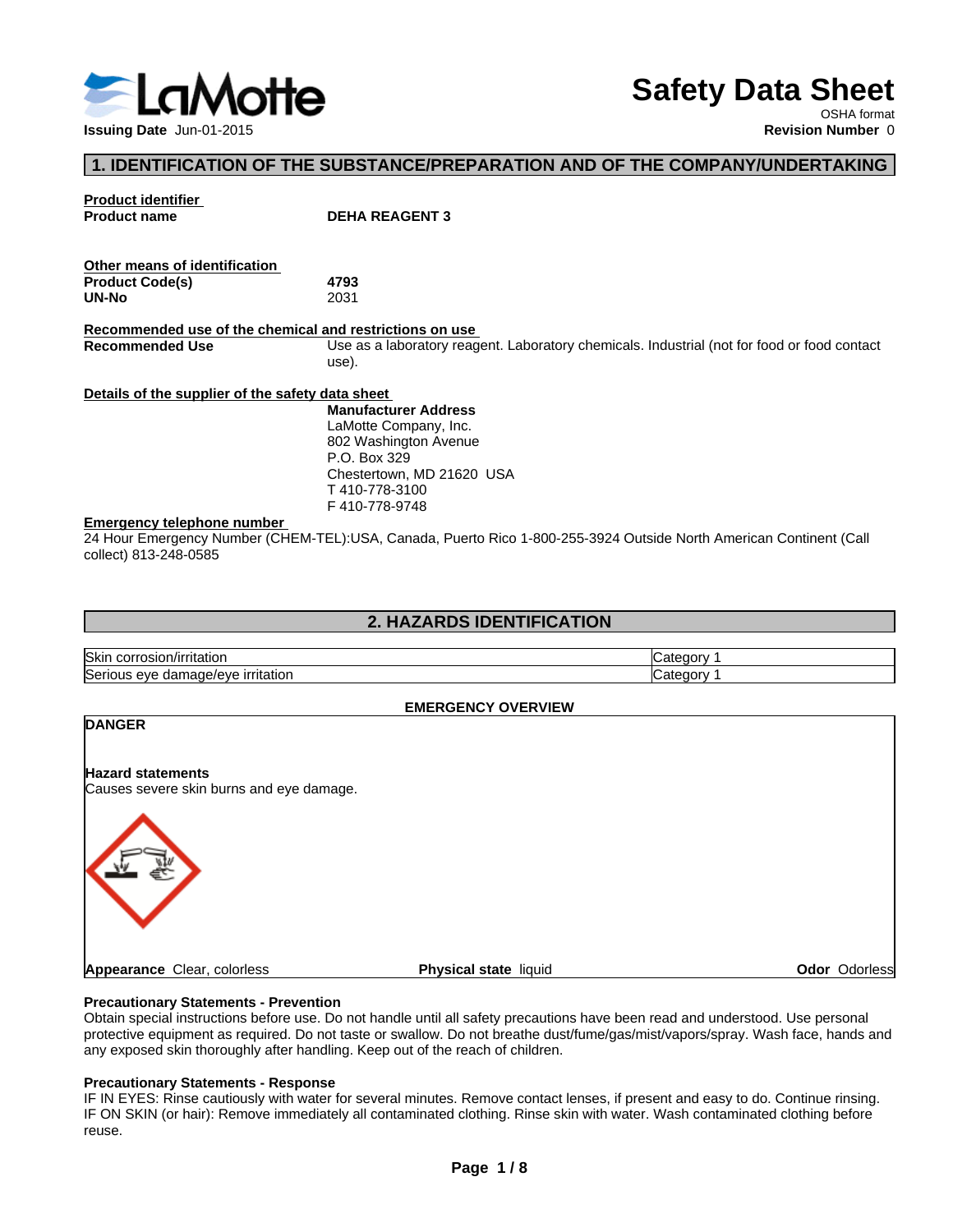IF INHALED: Remove victim to fresh air and keep at rest in a position comfortable for breathing. IF SWALLOWED. Rinse mouth. Do NOT induce vomiting.

### **Precautionary Statements - Storage** Store locked up.

### **Precautionary Statements - Disposal**

Dispose of contents/container to an approved waste disposal plant.

### **3. COMPOSITION/INFORMATION ON INGREDIENTS**

 $\overline{\phantom{a}}$  ,  $\overline{\phantom{a}}$  ,  $\overline{\phantom{a}}$  ,  $\overline{\phantom{a}}$  ,  $\overline{\phantom{a}}$  ,  $\overline{\phantom{a}}$  ,  $\overline{\phantom{a}}$  ,  $\overline{\phantom{a}}$  ,  $\overline{\phantom{a}}$  ,  $\overline{\phantom{a}}$  ,  $\overline{\phantom{a}}$  ,  $\overline{\phantom{a}}$  ,  $\overline{\phantom{a}}$  ,  $\overline{\phantom{a}}$  ,  $\overline{\phantom{a}}$  ,  $\overline{\phantom{a}}$ 

| <b>Chemical name</b>                  | ີ AS No                                             | О.<br><br><b>Neight-</b> "<br>- 70 |
|---------------------------------------|-----------------------------------------------------|------------------------------------|
| nitrate.9H2O<br>$ \alpha$ rr<br>erric | 7700<br>$\sim$ $\sim$<br>-<br>$\cdots$<br>ം∠-∽<br>. |                                    |
| 2.111<br>Nitric acid                  | $\sim$ $\sim$ $\sim$<br>7697<br>-<br>ـہ-≀د-′        | <u>. . u</u>                       |

| <b>4. FIRST AID MEASURES</b>       |                                                                                                                                                                                                                                                                                                   |  |
|------------------------------------|---------------------------------------------------------------------------------------------------------------------------------------------------------------------------------------------------------------------------------------------------------------------------------------------------|--|
| <b>First Aid Measures</b>          |                                                                                                                                                                                                                                                                                                   |  |
| <b>General advice</b>              | Do not get in eyes, on skin, or on clothing. Show this safety data sheet to the doctor in<br>attendance.                                                                                                                                                                                          |  |
| Eye contact                        | Immediately flush eyes with gentle stream of water for at least 15 minutes, occasionally<br>lifting upper and lower eyelids. Call a physician immediately.                                                                                                                                        |  |
| <b>Skin contact</b>                | Wash off immediately with soap and plenty of water for at least 15 minutes. Take off<br>contaminated clothing and wash before reuse. Call a physician immediately.                                                                                                                                |  |
| <b>Inhalation</b>                  | Remove to fresh air. If breathing is difficult, give oxygen. If not breathing, give artificial<br>respiration and contact emergency personnel. Call a physician immediately.                                                                                                                      |  |
| Ingestion                          | Do NOT induce vomiting. Drink plenty of water. Clean mouth with water. Call a physician<br>immediately. Never give anything by mouth to an unconscious person.                                                                                                                                    |  |
| Self-protection of the first aider | Use personal protective equipment. See section 8 for more information. Do not use<br>mouth-to-mouth method if victim ingested or inhaled the substance; give artificial respiration<br>with the aid of a pocket mask equipped with a one-way valve or other proper respiratory<br>medical device. |  |

### **5. FIREFIGHTING MEASURES**

### **Suitable extinguishing media**

Water spray, dry chemical, carbon dioxide (CO<sub>2</sub>), or foam.

#### **Protective equipment and precautions for firefighters**

As in any fire, wear self-contained breathing apparatus pressure-demand, MSHA/NIOSH (approved or equivalent) and full protective gear.

### **6. ACCIDENTAL RELEASE MEASURES**

**Personal precautions, protective equipment and emergency procedures**

| <b>Personal precautions</b>      | Avoid contact with skin, eyes, and inhalation of vapors. Use personal protection<br>recommended in Section 8. |
|----------------------------------|---------------------------------------------------------------------------------------------------------------|
| <b>Environmental precautions</b> | See Section 12 for additional Ecological Information.                                                         |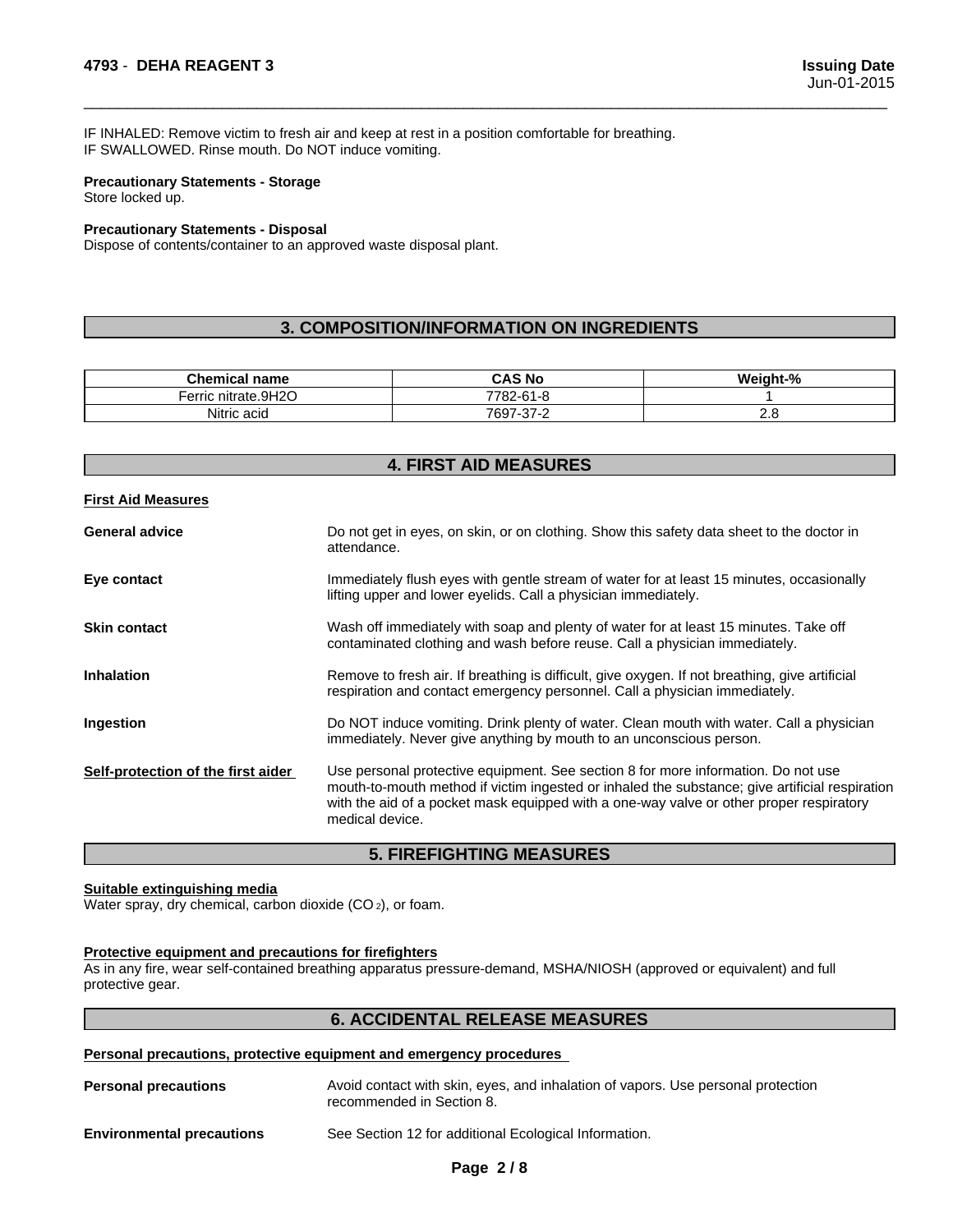#### **Methods and material for containment and cleaning up**

| <b>Methods for containment</b> | Contain and collect spillage with non-combustible absorbent material, (e.g. sand, earth,<br>diatomaceous earth, vermiculite) and place in container for disposal according to local /<br>national regulations (see Section 13).               |
|--------------------------------|-----------------------------------------------------------------------------------------------------------------------------------------------------------------------------------------------------------------------------------------------|
| Methods for cleaning up        | Use a non-combustible material like vermiculite, sand or earth to soak up the product and<br>place into a container for later disposal. Keep in suitable and closed containers for disposal.<br>After cleaning, flush away traces with water. |

### **7. HANDLING AND STORAGE**

#### **Precautions for safe handling**

Handling **Handle in accordance with good industrial hygiene and safety practice. Prevent contact with and the same contact with** skin, eyes, and clothing. Do not taste or swallow. Do not eat, drink, or smoke when using this product.

 $\overline{\phantom{a}}$  ,  $\overline{\phantom{a}}$  ,  $\overline{\phantom{a}}$  ,  $\overline{\phantom{a}}$  ,  $\overline{\phantom{a}}$  ,  $\overline{\phantom{a}}$  ,  $\overline{\phantom{a}}$  ,  $\overline{\phantom{a}}$  ,  $\overline{\phantom{a}}$  ,  $\overline{\phantom{a}}$  ,  $\overline{\phantom{a}}$  ,  $\overline{\phantom{a}}$  ,  $\overline{\phantom{a}}$  ,  $\overline{\phantom{a}}$  ,  $\overline{\phantom{a}}$  ,  $\overline{\phantom{a}}$ 

#### **Conditions for safe storage, including any incompatibilities**

**Storage** Keep containers tightly closed in a dry, cool and well-ventilated place. Store away from strong bases or metals. Keep away from direct sunlight. Keep away from heat. Keep out of the reach of children.

**Incompatible Products** Strong bases. Metals. Combustible materials.

### **8. EXPOSURE CONTROLS/PERSONAL PROTECTION**

### **Control parameters**

| <b>Chemical name</b>             | <b>ACGIH TLV</b>         | <b>OSHA PEL</b>                       | <b>NIOSH IDLH</b>                                                                                 |
|----------------------------------|--------------------------|---------------------------------------|---------------------------------------------------------------------------------------------------|
| Ferric nitrate.9H2O<br>7782-61-8 | TWA: 1 $mg/m3$           |                                       | TWA: 1 mg/m $3$                                                                                   |
| Nitric acid<br>7697-37-2         | 4 ppm STEL<br>TWA: 2 ppm | TWA: 2 ppm<br>TWA: $5 \text{ mg/m}^3$ | IDLH: 25 ppm<br>TWA: 2 ppm<br>TWA: $5 \text{ mg/m}^3$<br>STEL: 4 ppm<br>STEL: $10 \text{ mg/m}^3$ |

### **Appropriate engineering controls**

| <b>Engineering Measures</b>   | <b>Showers</b><br>Eyewash stations<br>Ventilation systems. Ensure that eyewash stations and safety showers are close to the<br>workstation location. Ensure adequate ventilation, especially in confined areas. |  |
|-------------------------------|-----------------------------------------------------------------------------------------------------------------------------------------------------------------------------------------------------------------|--|
|                               | Individual protection measures, such as personal protective equipment                                                                                                                                           |  |
| <b>Eye/Face Protection</b>    | Wear safety glasses with side shields (or goggles). If splashes are likely to occur:. Face<br>protection shield.                                                                                                |  |
| Skin and body protection      | Wear protective gloves/clothing. Nitrile rubber. Impervious gloves. Gloves & Lab Coat.                                                                                                                          |  |
| <b>Respiratory protection</b> | When workers are facing concentrations above the exposure limit they must use<br>appropriate certified respirators.                                                                                             |  |
| <b>Hygiene Measures</b>       | Handle in accordance with good industrial hygiene and safety practice. Do not eat, drink or<br>smoke when using this product. Wash hands before breaks and immediately after handling<br>the product.           |  |

### **9. PHYSICAL AND CHEMICAL PROPERTIES**

### **Information on basic physical and chemical properties**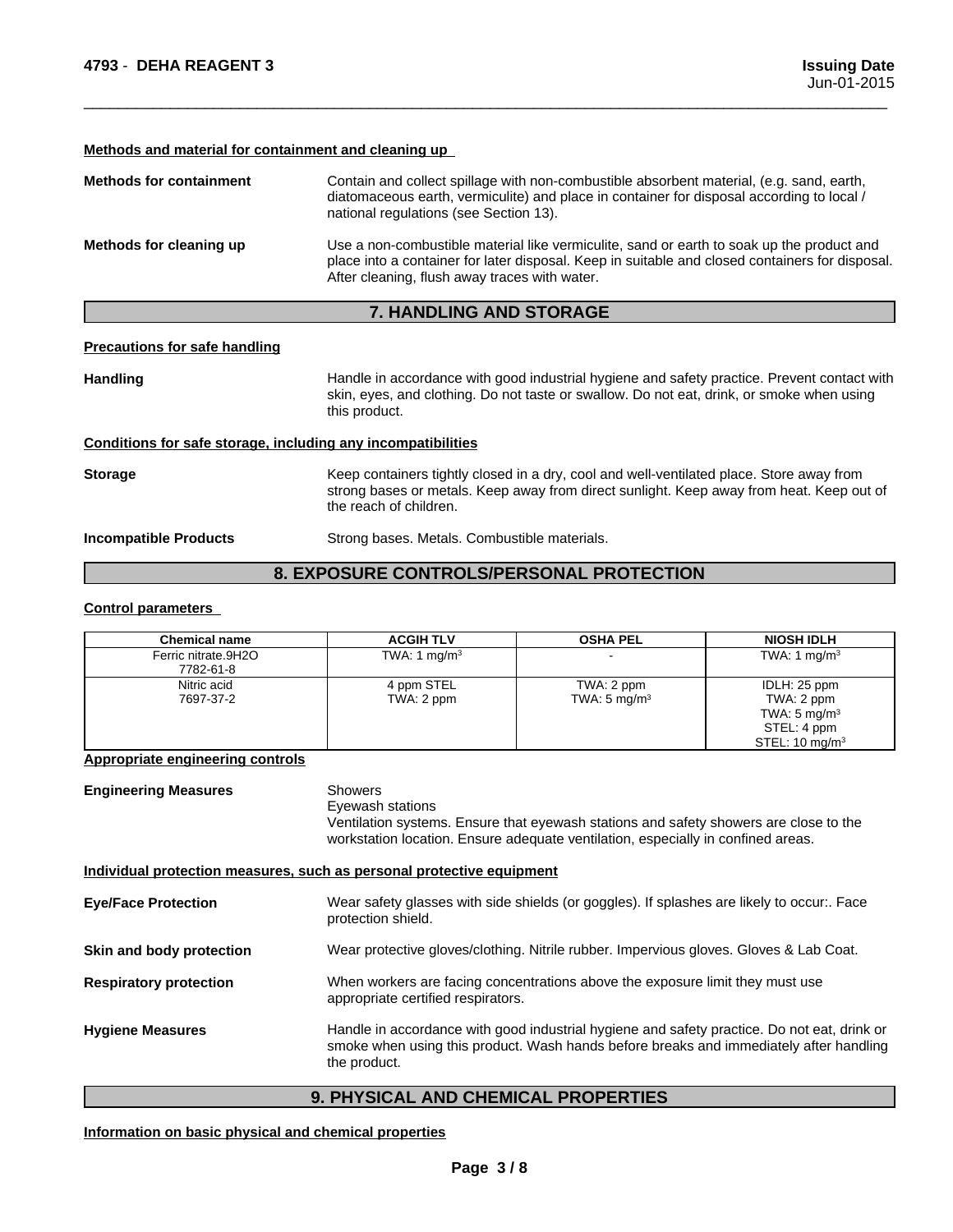|                                  |                                     | Odor             | Odorless |
|----------------------------------|-------------------------------------|------------------|----------|
| <b>Property</b>                  | <b>Values</b>                       | Remarks • Method |          |
| рH                               |                                     |                  |          |
| Melting point / freezing point   | No information available            |                  |          |
| Boiling point / boiling range    | No information available            |                  |          |
| <b>Flash point</b>               | Not Applicable                      |                  |          |
| <b>Evaporation rate</b>          |                                     |                  |          |
| Flammability (solid, gas)        | No information available            |                  |          |
| <b>Flammability Limit in Air</b> |                                     |                  |          |
| <b>Upper flammability limit:</b> | No information available            |                  |          |
| Lower flammability limit:        | No information available            |                  |          |
| Vapor pressure                   | No information available            |                  |          |
| <b>Vapor density</b>             | No information available            |                  |          |
| <b>Specific gravity</b>          | No information available            |                  |          |
| <b>Water solubility</b>          | No information available            |                  |          |
| Solubility in other solvents     | No information available            |                  |          |
| <b>Partition coefficient</b>     | No information available            |                  |          |
| <b>Autoignition temperature</b>  | No information available            |                  |          |
| <b>Decomposition temperature</b> | No information available            |                  |          |
| <b>Kinematic viscosity</b>       | No information available            |                  |          |
| <b>Dynamic viscosity</b>         | No information available            |                  |          |
| <b>Explosive properties</b>      | No information available            |                  |          |
| <b>Oxidizing properties</b>      | No information available            |                  |          |
| <b>Other Information</b>         |                                     |                  |          |
| <b>Softening point</b>           | No information available            |                  |          |
| Molecular weight                 | No information available            |                  |          |
| <b>VOC Content (%)</b>           | No information available            |                  |          |
| <b>Density</b>                   | No information available            |                  |          |
| <b>Bulk density</b>              | No information available            |                  |          |
|                                  | <b>10. STABILITY AND REACTIVITY</b> |                  |          |

 $\overline{\phantom{a}}$  ,  $\overline{\phantom{a}}$  ,  $\overline{\phantom{a}}$  ,  $\overline{\phantom{a}}$  ,  $\overline{\phantom{a}}$  ,  $\overline{\phantom{a}}$  ,  $\overline{\phantom{a}}$  ,  $\overline{\phantom{a}}$  ,  $\overline{\phantom{a}}$  ,  $\overline{\phantom{a}}$  ,  $\overline{\phantom{a}}$  ,  $\overline{\phantom{a}}$  ,  $\overline{\phantom{a}}$  ,  $\overline{\phantom{a}}$  ,  $\overline{\phantom{a}}$  ,  $\overline{\phantom{a}}$ 

| <b>Stability</b>                              | Stable under normal conditions of use and storage.                                                                                                                                                                                      |
|-----------------------------------------------|-----------------------------------------------------------------------------------------------------------------------------------------------------------------------------------------------------------------------------------------|
| Hazardous polymerization                      | Hazardous polymerization does not occur.                                                                                                                                                                                                |
| Conditions to avoid<br>Incompatible materials | Excessive heat. Incompatible products.<br>Strong bases. Metals. Combustible materials.<br>Hazardous decomposition products Hazardous decomposition products formed under fire conditions -. Nitrogen oxides (NOx).<br>Hydrogen nitrate. |

## **11. TOXICOLOGICAL INFORMATION**

### **Information on likely routes of exposure**

### **Component identification**

| <b>Chemical name</b> | Oral LD50            | Dermal LD50     | <b>Inhalation LC50</b>                                     |
|----------------------|----------------------|-----------------|------------------------------------------------------------|
| Ferric nitrate.9H2O  | $=$ 3250 mg/kg (Rat) | Not Established | Not Established                                            |
| 7782-61-8            |                      |                 |                                                            |
| Nitric acid          | Not Established      | Not Established | $(Rat)$ 4 h = 67 ppm<br>$I = 130$ mg/m <sup>3</sup> $\ell$ |
| 17697-37-2           |                      |                 | $Rat$ ) 4 h                                                |

# **Information on toxicological effects**

IARC has classified "strong inorganic acid mists containing sulfuric acid" as a known human carcinogen, (IARC category 1). This classification applies only to occupational exposures to these mists. (Steel pickling / the manufacture of isopropyl alcohol by strong-acid process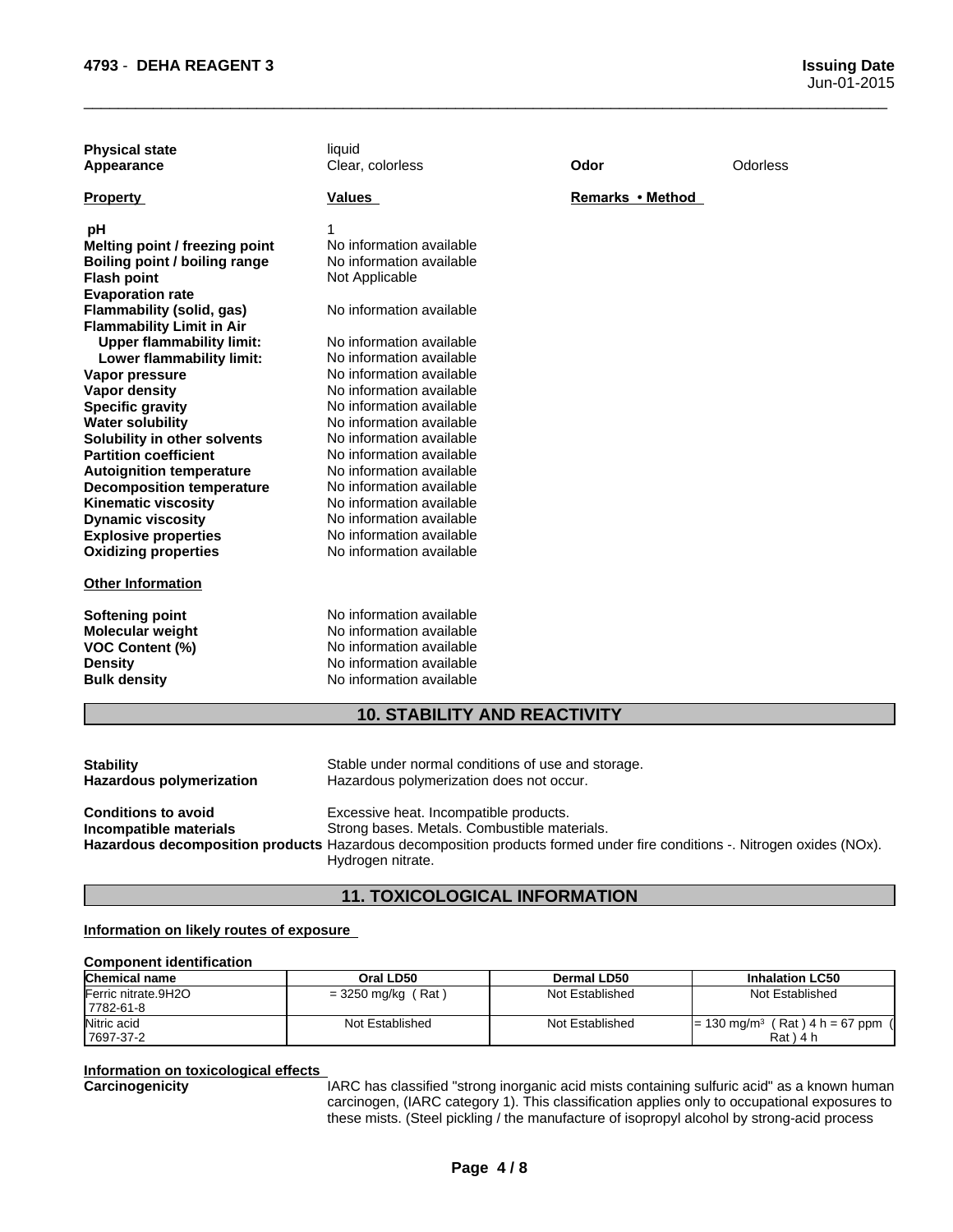| that uses sulfuric acid).        |                 |             |                 |             |
|----------------------------------|-----------------|-------------|-----------------|-------------|
| <b>Chemical name</b>             | <b>ACGIH</b>    | <b>IARC</b> | <b>NTP</b>      | <b>OSHA</b> |
| Ferric nitrate.9H2O<br>7782-61-8 | Not Established | Group 2A    | Not Established |             |
| Nitric acid<br>7697-37-2         | Not Established | Group 2A    | Not Established |             |

 $\overline{\phantom{a}}$  ,  $\overline{\phantom{a}}$  ,  $\overline{\phantom{a}}$  ,  $\overline{\phantom{a}}$  ,  $\overline{\phantom{a}}$  ,  $\overline{\phantom{a}}$  ,  $\overline{\phantom{a}}$  ,  $\overline{\phantom{a}}$  ,  $\overline{\phantom{a}}$  ,  $\overline{\phantom{a}}$  ,  $\overline{\phantom{a}}$  ,  $\overline{\phantom{a}}$  ,  $\overline{\phantom{a}}$  ,  $\overline{\phantom{a}}$  ,  $\overline{\phantom{a}}$  ,  $\overline{\phantom{a}}$ 

### **12. ECOLOGICAL INFORMATION**

### **Ecotoxicity**

| <b>Chemical name</b> | <b>Toxicity to Algae</b> | <b>Toxicity to Fish</b>        | Daphnia Magna (Water Flea) |
|----------------------|--------------------------|--------------------------------|----------------------------|
| Ferric nitrate.9H2O  | Not Established          | 20: 96 h Morone saxatilis mg/L | Not Established            |
| 7782-61-8            |                          | LC50                           |                            |
| Nitric acid          | Not Established          | 72: 96 h Gambusia affinis mg/L | Not Established            |
| 7697-37-2            |                          | LC50                           |                            |

### **Persistence and degradability**

No information available.

### **Bioaccumulation/Accumulation**

No information available.

| <b>Chemical name</b> | Log Pow         |
|----------------------|-----------------|
| Ferric nitrate.9H2O  | Not Established |
| 7782-61-8            |                 |
| Nitric acid          | $-2.3$          |
| 7697-37-2            |                 |

## **13. DISPOSAL CONSIDERATIONS**

**Disposal Methods** Dispose of contents/containers in accordance with local regulations.

**Contaminated packaging** Do not reuse empty containers.

| <b>Chemical name</b> | <b>RCRA</b>     | <b>RCRA - Basis for Listing</b> | <b>RCRA - D Series Wastes</b> | <b>RCRA - U Series Wastes</b> |
|----------------------|-----------------|---------------------------------|-------------------------------|-------------------------------|
| Ferric nitrate.9H2O  | Not Established |                                 | Not Established               | Not Established               |
| 7782-61-8            |                 |                                 |                               |                               |
| Nitric acid          | Not Established |                                 | Not Established               | Not Established               |
| 7697-37-2            |                 |                                 |                               |                               |

| <b>Chemical name</b> | <b>RCRA - Halogenated</b><br><b>Organic Compounds</b> | <b>RCRA - P Series Wastes</b> | <b>RCRA - F Series Wastes</b> | <b>RCRA - K Series Wastes</b> |
|----------------------|-------------------------------------------------------|-------------------------------|-------------------------------|-------------------------------|
| Ferric nitrate.9H2O  | Not Established                                       | Not Established               | Not Established               | Not Established               |
| 7782-61-8            |                                                       |                               |                               |                               |
| Nitric acid          | Not Established                                       | Not Established               | Not Established               | Not Established               |
| 7697-37-2            |                                                       |                               |                               |                               |

| <b>Chemical name</b>             | California Hazardous Waste Status |
|----------------------------------|-----------------------------------|
| Ferric nitrate.9H2O<br>7782-61-8 |                                   |
| Nitric acid<br>7697-37-2         |                                   |

### **14. TRANSPORT INFORMATION**

**DOT** 

| Proper shipping name            | NITRIC ACID (<20%) |
|---------------------------------|--------------------|
| UN-No                           | 2031               |
| <b>Hazard Class</b>             | 8                  |
| Packing group                   |                    |
| <b>Reportable Quantity (RQ)</b> | 1000 lb            |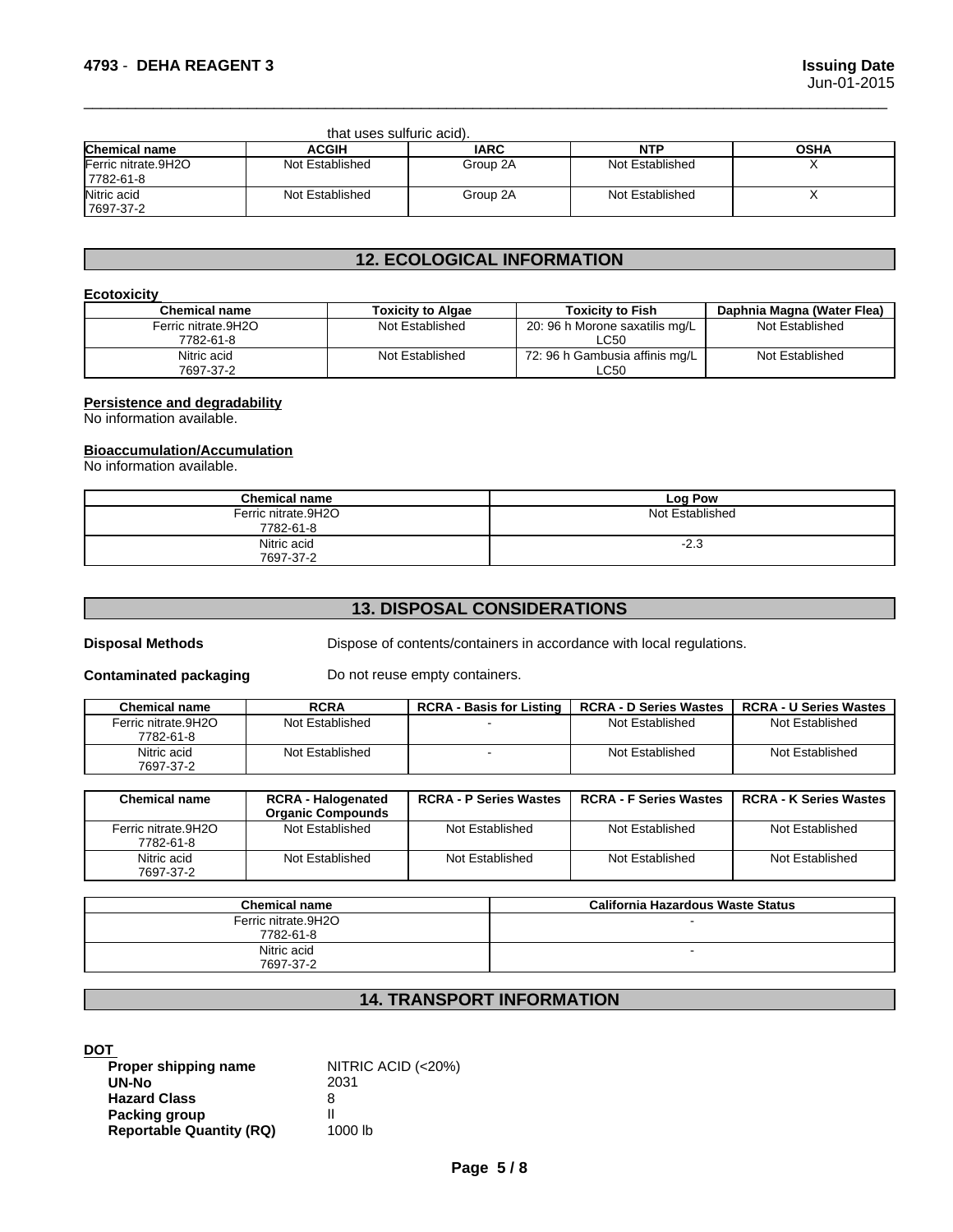### **IATA**

| Proper shipping name<br>UN-No | NITRIC ACID (<20%)<br>2031 |  |
|-------------------------------|----------------------------|--|
| <b>Hazard Class</b>           | 8                          |  |
| <b>Packing group</b>          |                            |  |
| IMDG/IMO                      |                            |  |
| Proper shipping name          | NITRIC ACID (<20%)         |  |
| UN-No                         | 2031                       |  |
| <b>Hazard Class</b>           | 8                          |  |
| Packing group                 |                            |  |

### **15. REGULATORY INFORMATION**

 $\overline{\phantom{a}}$  ,  $\overline{\phantom{a}}$  ,  $\overline{\phantom{a}}$  ,  $\overline{\phantom{a}}$  ,  $\overline{\phantom{a}}$  ,  $\overline{\phantom{a}}$  ,  $\overline{\phantom{a}}$  ,  $\overline{\phantom{a}}$  ,  $\overline{\phantom{a}}$  ,  $\overline{\phantom{a}}$  ,  $\overline{\phantom{a}}$  ,  $\overline{\phantom{a}}$  ,  $\overline{\phantom{a}}$  ,  $\overline{\phantom{a}}$  ,  $\overline{\phantom{a}}$  ,  $\overline{\phantom{a}}$ 

| <b>International Inventories</b> |                 |
|----------------------------------|-----------------|
| <b>TSCA</b>                      | Does not comply |
| <b>DSL/NDSL</b>                  | Does not comply |
| <b>EINECS/ELINCS</b>             | Does not comply |
| <b>ENCS</b>                      | Does not comply |
| <b>IECSC</b>                     | Complies        |
| <b>KECL</b>                      | Does not comply |
| <b>PICCS</b>                     | Complies        |
| <b>AICS</b>                      | Complies        |

### **Legend:**

**TSCA** - United States Toxic Substances Control Act Section 8(b) Inventory

**DSL/NDSL** - Canadian Domestic Substances List/Non-Domestic Substances List

- **EINECS/ELINCS**  European Inventory of Existing Chemical Substances/European List of Notified Chemical Substances
- **ENCS**  Japan Existing and New Chemical Substances

**IECSC** - China Inventory of Existing Chemical Substances

**KECL** - Korean Existing and Evaluated Chemical Substances

**PICCS** - Philippines Inventory of Chemicals and Chemical Substances

**AICS** - Australian Inventory of Chemical Substances

### **US Federal Regulations**

### **SARA 313**

Section 313 of Title III of the Superfund Amendments and Reauthorization Act of 1986 (SARA). This product contains a chemical or chemicals which are subject to the reporting requirements of the Act and Title 40 of the Code of Federal Regulations, Part 372

| <b>Chemical name</b>              | <b>SARA 313 - Threshold Values %</b> |
|-----------------------------------|--------------------------------------|
| Ferric nitrate.9H2O               | 1.0                                  |
| 7782-61-8                         |                                      |
| Nitric acid                       | 1.0                                  |
| 7697-37-2                         |                                      |
| SARA 311/312 Hazard Categories    |                                      |
| Acute health hazard               | Yes                                  |
| <b>Chronic Health Hazard</b>      | Yes                                  |
| Fire hazard                       | No.                                  |
| Sudden release of pressure hazard | No.                                  |
| <b>Reactive Hazard</b>            | Yes                                  |
|                                   |                                      |

#### **CWA** (Clean Water Act)

This product contains the following substances which are regulated pollutants pursuant to the Clean Water Act (40 CFR 122.21 and 40 CFR 122.42)

| CWA<br><b>CWA</b><br><b>CWA</b><br><b>CWW</b><br>and a series of the series of<br><b>Pollutants</b><br><b>Pollutants</b><br>Hazardous<br>name<br>Γοχις<br>Reportable<br>Priority<br>Chemical |
|----------------------------------------------------------------------------------------------------------------------------------------------------------------------------------------------|
|----------------------------------------------------------------------------------------------------------------------------------------------------------------------------------------------|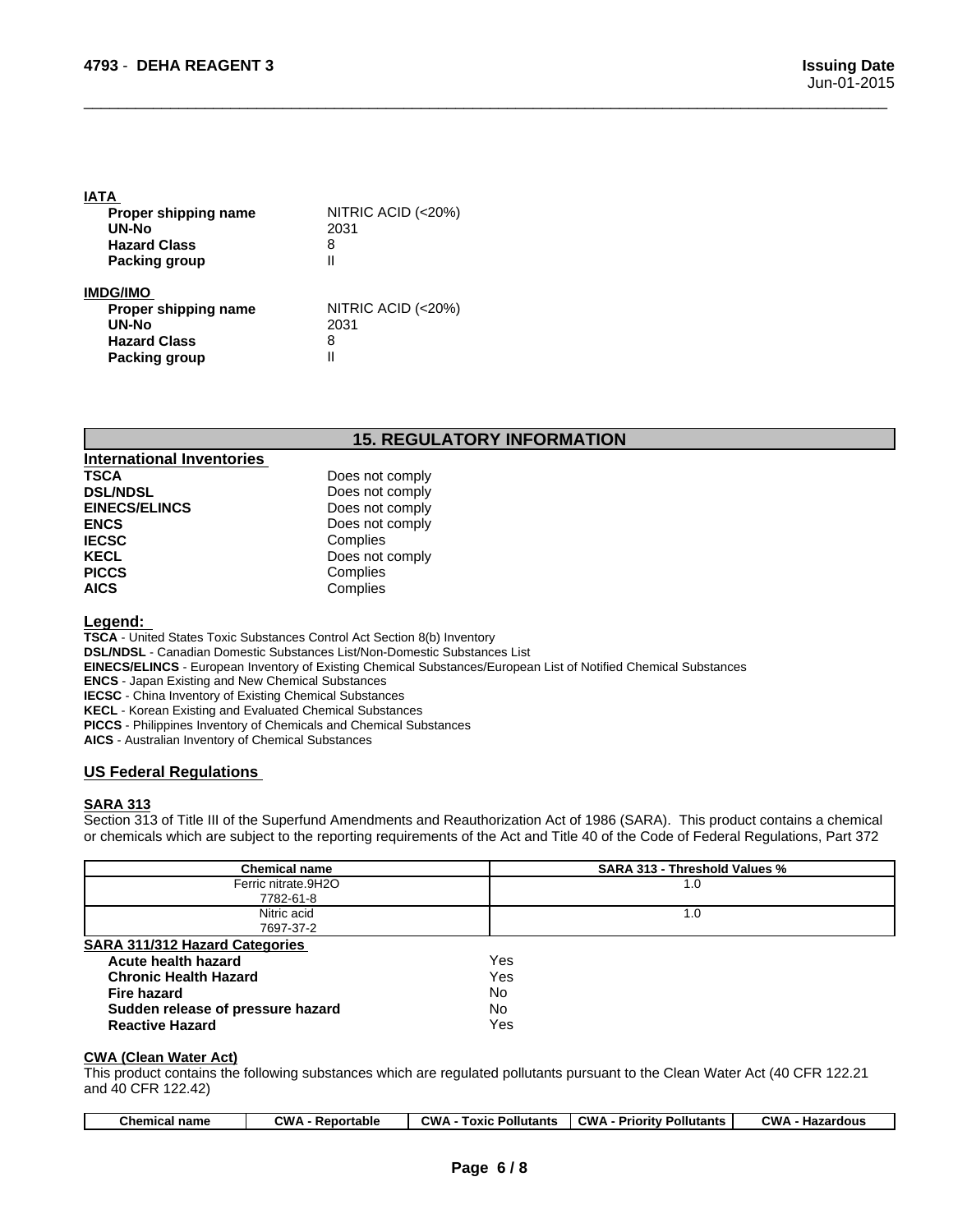|                     | Quantities      |                 |                 | <b>Substances</b> |
|---------------------|-----------------|-----------------|-----------------|-------------------|
| Ferric nitrate.9H2O | Not Established | Not Established | Not Established | Not Established   |
| 7782-61-8           |                 |                 |                 |                   |
| Nitric acid         | 1000 lb         | Not Established | Not Established |                   |
| 7697-37-2           |                 |                 |                 |                   |
| <b>CERCLA</b>       |                 |                 |                 |                   |

 $\overline{\phantom{a}}$  ,  $\overline{\phantom{a}}$  ,  $\overline{\phantom{a}}$  ,  $\overline{\phantom{a}}$  ,  $\overline{\phantom{a}}$  ,  $\overline{\phantom{a}}$  ,  $\overline{\phantom{a}}$  ,  $\overline{\phantom{a}}$  ,  $\overline{\phantom{a}}$  ,  $\overline{\phantom{a}}$  ,  $\overline{\phantom{a}}$  ,  $\overline{\phantom{a}}$  ,  $\overline{\phantom{a}}$  ,  $\overline{\phantom{a}}$  ,  $\overline{\phantom{a}}$  ,  $\overline{\phantom{a}}$ 

| <b>Chemical name</b> | <b>Hazardous Substances RQs</b> | <b>CERCLA/SARA RQ</b> | RQ                  |
|----------------------|---------------------------------|-----------------------|---------------------|
| Ferric nitrate.9H2O  | 1000 lb                         | Not Established       | RQ 1000 lb final RQ |
| 7782-61-8            |                                 |                       | RQ 454 kg final RQ  |
| Nitric acid          | 1000 lb                         | 1000 lb               | RQ 1000 lb final RQ |
| 7697-37-2            |                                 |                       | RQ 454 kg final RQ  |

### **US State Regulations**

### **California Proposition 65**

This product does not contain any Proposition 65 chemicals

| <b>California Proposition 65</b> |
|----------------------------------|
| Not Established                  |
|                                  |
| Not Established                  |
|                                  |
|                                  |

#### **U.S. State Right-to-Know Regulations**

| <b>Chemical name</b> | <b>New Jersey</b> | <b>Massachusetts</b> | <b>Pennsylvania</b> |
|----------------------|-------------------|----------------------|---------------------|
| Ferric nitrate.9H2O  |                   |                      |                     |
| 7782-61-8            |                   |                      |                     |
| Nitric acid          |                   |                      | . .                 |
| 7697-37-2            |                   |                      |                     |

#### **CPSC (Consumer Product Safety Commission) - Specially Regulated Substances**

| Chemical name<br>Nitric acid<br>7697-37-2 |                 |                       | CPSC (Consumer Product Safety Commission) - Specially Regulated<br>Substances<br>Add POISON to label, 16 CFR 1500.129 (>=5%, free or chemically<br>unneutralized) |                                                    |  |
|-------------------------------------------|-----------------|-----------------------|-------------------------------------------------------------------------------------------------------------------------------------------------------------------|----------------------------------------------------|--|
|                                           |                 |                       |                                                                                                                                                                   |                                                    |  |
| <b>NFPA</b>                               | Health hazard 2 | <b>Flammability 0</b> | Instability 0                                                                                                                                                     | <b>Physical and Chemical</b><br><b>Hazards N/A</b> |  |
| <b>HMIS</b>                               | Health hazard 2 | <b>Flammability 0</b> | Stability 1                                                                                                                                                       |                                                    |  |



**Issuing Date Disclaimer**

**Prepared by Sexty Regulatory Affairs Department Issuing Date**<br> **Regulatory Affairs Department** 

The information provided on this SDS is correct to the best of our knowledge, information and belief at the date of its publication. The information given is designed only as a guide for safe handling, use, processing, storage, transportation, disposal and release and is not to be considered as a warranty or quality specification. The information relates only to the specific material designated and may not be valid for such material used in combination with any other material or in any process, unless specified in the text.